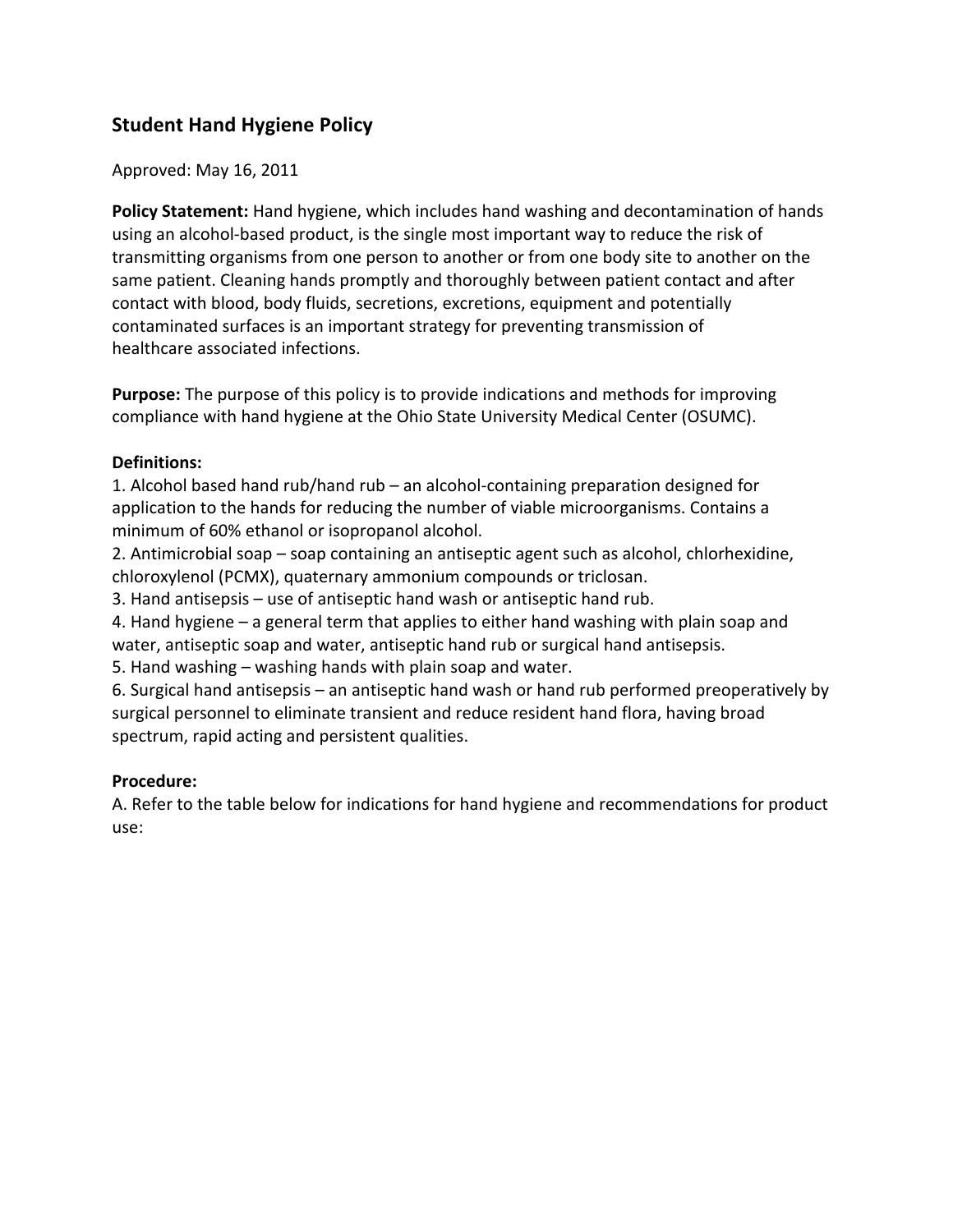| Alcohol based handrub <sup>1</sup>                                                                                                                                         | Plain or antimicrobial                                                                                         | Antimicrobial soap and                                                                                                    | Surgical hand                                                           |
|----------------------------------------------------------------------------------------------------------------------------------------------------------------------------|----------------------------------------------------------------------------------------------------------------|---------------------------------------------------------------------------------------------------------------------------|-------------------------------------------------------------------------|
|                                                                                                                                                                            | soap <sup>2</sup> and water                                                                                    | water <sup>2</sup>                                                                                                        | antisepsis <sup>4</sup>                                                 |
| Upon entering patient room <sup>1</sup>                                                                                                                                    | When hands are visibly<br>soiled or contaminated with<br>proteinaceous material,<br>blood or other body fluids | When opting to use soap<br>and water handwash rather<br>than alcohol based handrub<br>in patients in CONTACT<br>isolation | Before donning sterile<br>gloves when performing<br>surgical procedures |
| Upon exiting patient room <sup>1</sup>                                                                                                                                     | Before eating                                                                                                  |                                                                                                                           |                                                                         |
| Before having direct contact<br>with patients <sup>1</sup>                                                                                                                 | After using the restroom                                                                                       |                                                                                                                           |                                                                         |
| Before donning sterile<br>gloves when inserting<br>central venous catheters <sup>1</sup>                                                                                   | Suspected or proven<br>exposure to Clostridium<br>difficile <sup>3</sup> or Bacillus<br>anthracis              |                                                                                                                           |                                                                         |
| Before inserting indwelling<br>urinary catheters, peripheral<br>vascular catheters or other<br>minimally invasive<br>procedures <sup>1</sup>                               | After performing surgical<br>procedures                                                                        |                                                                                                                           |                                                                         |
| After contact with patient's<br>intact skin (i.e., taking a<br>blood pressure, pulse or<br>lifting a patient) <sup>1</sup>                                                 | Upon entering patient room <sup>1</sup>                                                                        |                                                                                                                           |                                                                         |
| After contact with body<br>fluids, excretions, mucous<br>membranes, non-intact skin,<br>and wound dressings if<br>hands are not visibly soiled <sup>1</sup>                | Upon exiting patient room <sup>1</sup>                                                                         |                                                                                                                           |                                                                         |
| If moving from a<br>contaminated-body site to a<br>clean-body site during<br>patient care <sup>1</sup>                                                                     |                                                                                                                |                                                                                                                           |                                                                         |
| After contact with inanimate<br>objects (including medical<br>equipment) in the<br>immediate vicinity of the<br>patient <sup>1</sup><br>After removing gloves <sup>1</sup> |                                                                                                                |                                                                                                                           |                                                                         |

<sup>1</sup>Alcohol based handrub is recommended for routine decontamination of hands for all clinical indications except when hands are visibly soiled. Washing hands with soap and water available in the patient care areas/room is an acceptable alternative.

<sup>2</sup>Antimicrobial soap (2% chlorhexidine gluconate) routinely supplied at handwashing sinks in high risk patient care areas as determined by the Infection Control Committee and the Department of Clinical Epidemiology. Also provided with contact isolation supply carts/units.

<sup>3</sup>Washing hands with non-antimicrobial or antimicrobial soap and water may help to physically remove spores from the surface of contaminated hands; antimicrobial soap is routinely provided with isolation supplies on patients in contact isolation. Plain soap and water is an acceptable alternative.

<sup>4</sup>Antiseptic handwash or antiseptic handrub product having FDA approval as surgical hand antisepsis

#### B. Hand Hygiene Technique:

- 1. Alcohol based hand rub:
	- a. Apply product to the palm of one hand
	- b. Rub hands together, covering surfaces of hands and fingers until dry
	- c. Follow manufacturer's recommendations for volume of product to use
- 2. Plain or antimicrobial soap and water hand wash
	- a. Wet hands with warm water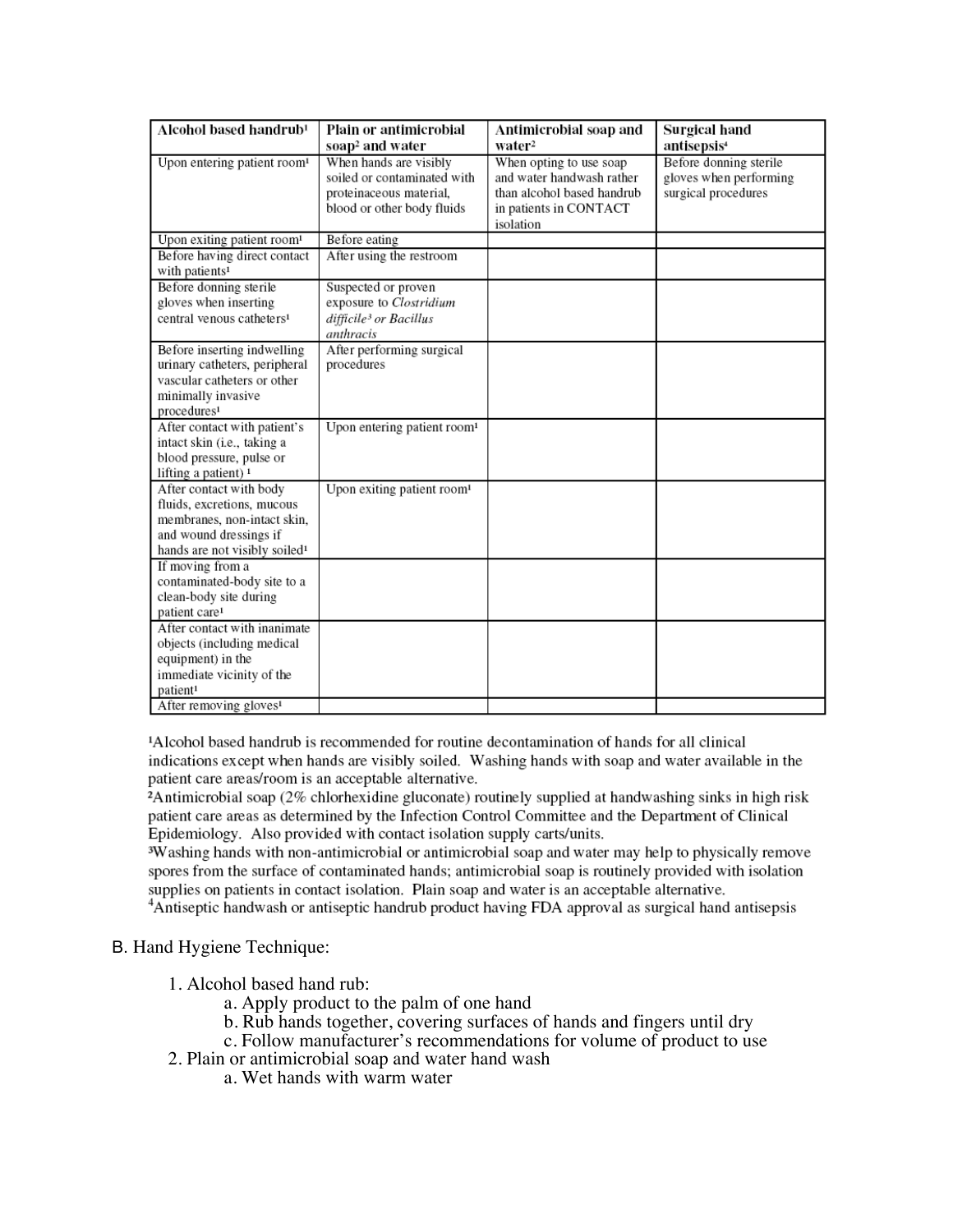b. Apply an amount of product recommended by the manufacturer to the palm of one hand

c. Rub hands together vigorously for 15 seconds, covering the surfaces of hands and fingers

d. Rinse hands with warm water

e. Dry thoroughly with a disposable towel

f. Use the disposable towel to turn off the faucet

3. Surgical antiseptic hand wash:

a. 4% chlorhexidine gluconate and/or an iodophor is available at scrub sinks

b. Remove rings, watches and bracelets

c. Remove debris from underneath fingernails using a nail cleaner under running water; dispose after use

d. Apply an amount of product recommended by the manufacturer, or use the antiseptic impregnated scrub brushes available at the scrub sinks

e. Scrub hands and forearms for the amount of time recommended by the product manufacturer; visualizing each finger, hand, and arm as having four sides. Wash all four sides effectively. Repeat this process for opposite fingers, hand and arm.

f. Dispose of brush or sponge after scrub

g. Rinse hands and arms thoroughly, holding hands higher than elbows

h. Keep hands away from body, taking care not to touch any surface or item

i. Hands and forearms are dried with sterile towels; assistance is available

4. Surgical antiseptic hand rub (waterless): Instructions provided are for use of  $3M<sup>TM</sup>$ Avagard™ product. If another FDA approved product is used, follow manufacturer recommendations.

a. 1% chlorhexidine gluconate with 61% ethyl alcohol is available in surgical suites and procedural areas as a waterless surgical hand antiseptic; it is a 3 pump application.

b. Remove rings, watches and bracelets

c. Apply to clean, dry hands – wash and dry them if necessary; (no pre-scrub required)

d. First application of the day: clean under nails with a  $3M^{TM}$  Avagard<sup>™</sup> nail cleaner; dispose after use; nails do not need to be cleaned on subsequent applications within the same day

e. Dispense 1 pump (2 mls) into palm of one hand

f. Dip fingernails of the opposite hand into the product dispensed and work under fingernails

g. Spread remaining product over the hand and up the forearm and up to just above the elbow

h. Dispense a second pump (2 mls) into the palm of the opposite hand and repeat the procedure with the opposite hand

i. Dispense a final pump  $(2 \text{ mls})$  into the palm of either hand and reapply to all aspects of both hands and fingers of both hands only to the wrists

j. Allow product to dry; do NOT use towels

C. When selecting products for purchase:

1. Efficacious products having low potential for irritating healthcare (HCW) hands and skin will be selected; persistence of antimicrobial effects will also be considered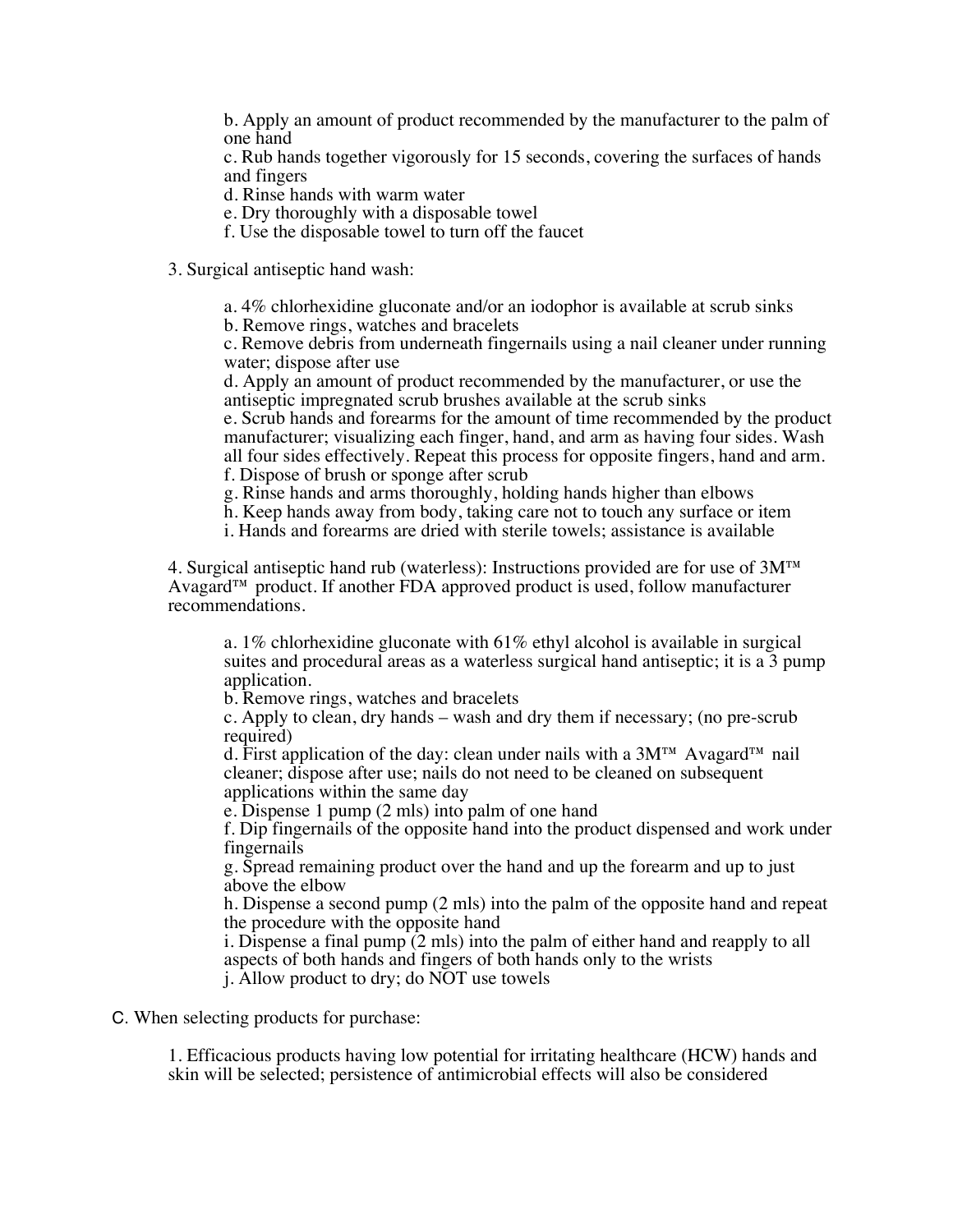2. Input from the Department of Clinical Epidemiology, members of the Infection Control Committee and others will be obtained regarding the feel, fragrance and skin tolerance

3. Manufacturer's reported interactions with other hand hygiene and skin care products and gloves will be considered

4. Dispenser function, size, style, ease of use and ability to dispense appropriate volume of product will be considered

5. Hospital provided hand soaps, alcohol based hand rubs and hand lotions are to be used when performing hand hygiene in patient care areas. Use of non-hospital provided hand hygiene products (including lotion) are not to be used in patient care areas as they may be incompatible with other products, gloves and may not be as efficacious or persistent. 6. Hand hygiene products with disposable or recyclable dispensers or product cartridges will be selected as the practice of refilling empty dispensers (topping them off) can lead to bacterial contamination. Lotions and other hand hygiene products will be disposed when empty; containers are not to be refilled.

D. Fingernails

1. Artificial fingernails and items affixed to fingernails such as appliqués or extenders are prohibited in direct patient care areas.

2. Anyone who touches or transports patients may not wear any of the aforementioned and their natural nail tips must be less than ¼ inch long.

3. Bans on artificial nails in other departments may be considered and implemented per recommendations of professional organizations and practice guidelines; refer to department policies.

4. Nail polish that is not chipped or cracked is acceptable and must meet OSUMC dress code policy for color and appearance; decorative designs are not acceptable.

E. Casts, splints or other items/conditions that may interfere with hand hygiene:

1. Students unable to perform hand hygiene as indicated because of a cast, splint or other assistive device should notify their manager and may be referred to Student Health Services for evaluation.

2. Students with open sores or lesions on their hands should notify their manager and may be referred to Student Health Services for evaluation.

3. Contact dermatitis

a. The most common causes of contact dermatitis/allergies are fragrances and preservatives.

b. It is neither recommended nor necessary to routinely wash hands after the application of alcohol hand rub; this practice increases the risk of dermatitis. c. Alcohol hand rub products with emollients are provided by the OSUMC and are less likely to cause contact dermatitis than soap and water.

d. Regular use of hospital provided hand lotion can help prevent irritant contact dermatitis caused by hand hygiene products.

e. Students experiencing contact dermatitis are encouraged to report to Student Health Services.

F. Glove use:

1. Examples of situations when non-sterile gloves are to be worn include, but are not limited to the following: (refer to Bloodborne Pathogens Exposure Control Plan 01-04):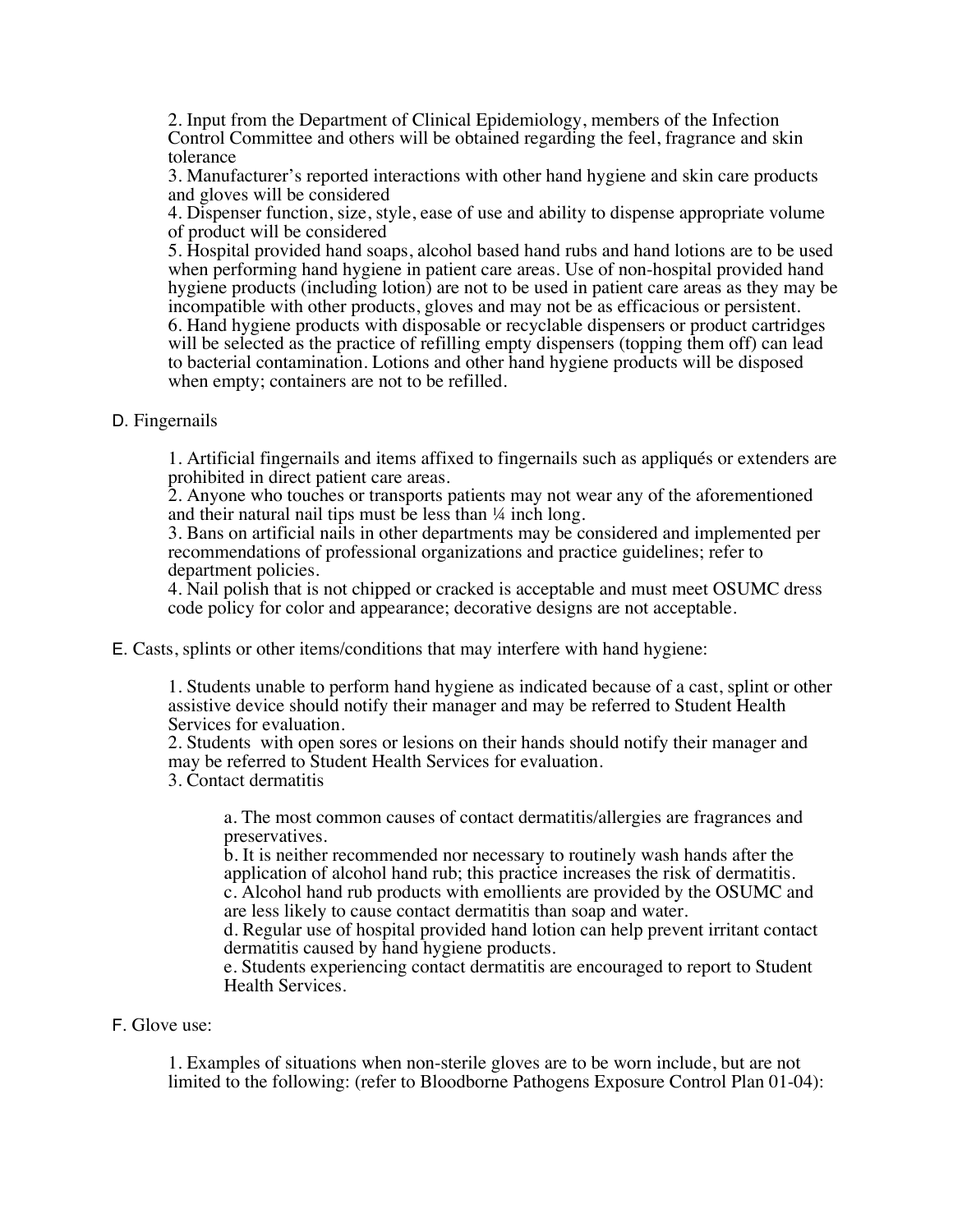a. Blood, body fluids, secretions and excretions or items visibly soiled by body fluids

b. Mucus membranes

c. Non-intact skin

d. Presence of infectious organisms in the environment or environmental surfaces

- e. IV insertions, IV removals and blood draws
- f. Pelvic, vaginal examinations
- g. Tracheal care or suctioning with a suction catheter within a closed sheathe

2. Gloves are to be removed immediately upon completion of the task or after caring for the patient to prevent contamination of other surfaces.

3. Gloves are to be changed during patient care if moving from a contaminated body site to a clean body site i.e. manipulating a urinary catheter followed by accessing a central venous catheter.

4. Hand hygiene is to be performed after removing gloves.

G. Hand hygiene education:

1. Hand hygiene education will be provided in a variety of forums; examples include, new hire orientation, educational in-services, computer based learning programs, department meetings, OSUMC publications and newsletters, signage, one-on-one reminders etc.

2. Education will include information on hand hygiene purpose, indications, description of hand hygiene technique and may include video or real-time demonstrations of hand hygiene technique.

3. Patients and visitors will receive hand hygiene education and reminders via one-on-one communication, posters, signage and/or handouts.

H. Improving compliance – Improving compliance with hand hygiene is an institutional priority.

1. Compliance with the policy will be monitored on patient care units and outpatient settings.

2. Compliance data will be compiled and reported at least quarterly for select areas and posted on OneSource scorecards. (Refer to attachment A; hand hygiene audit form) 3. Peer-to-peer, manager-to-staff, administrator-to-staff observations for hand hygiene compliance is encouraged. When failures are identified, one-on-one feedback and reminders will be provided in a kind and professional manner.

4. Hand hygiene products will be available and visible in convenient locations for promotion and visual reminders to clean hands; (example, at entrance to patient room, treatment bays etc)

5. The OSUMC has established hand hygiene as a red rule; one of four focused efforts on high impact patient safety issues. The red rule is designed to set student expectations, develop methodologies for holding each other accountable with coaching, counseling and corrective action when an individual is not performing in compliance with this policy.